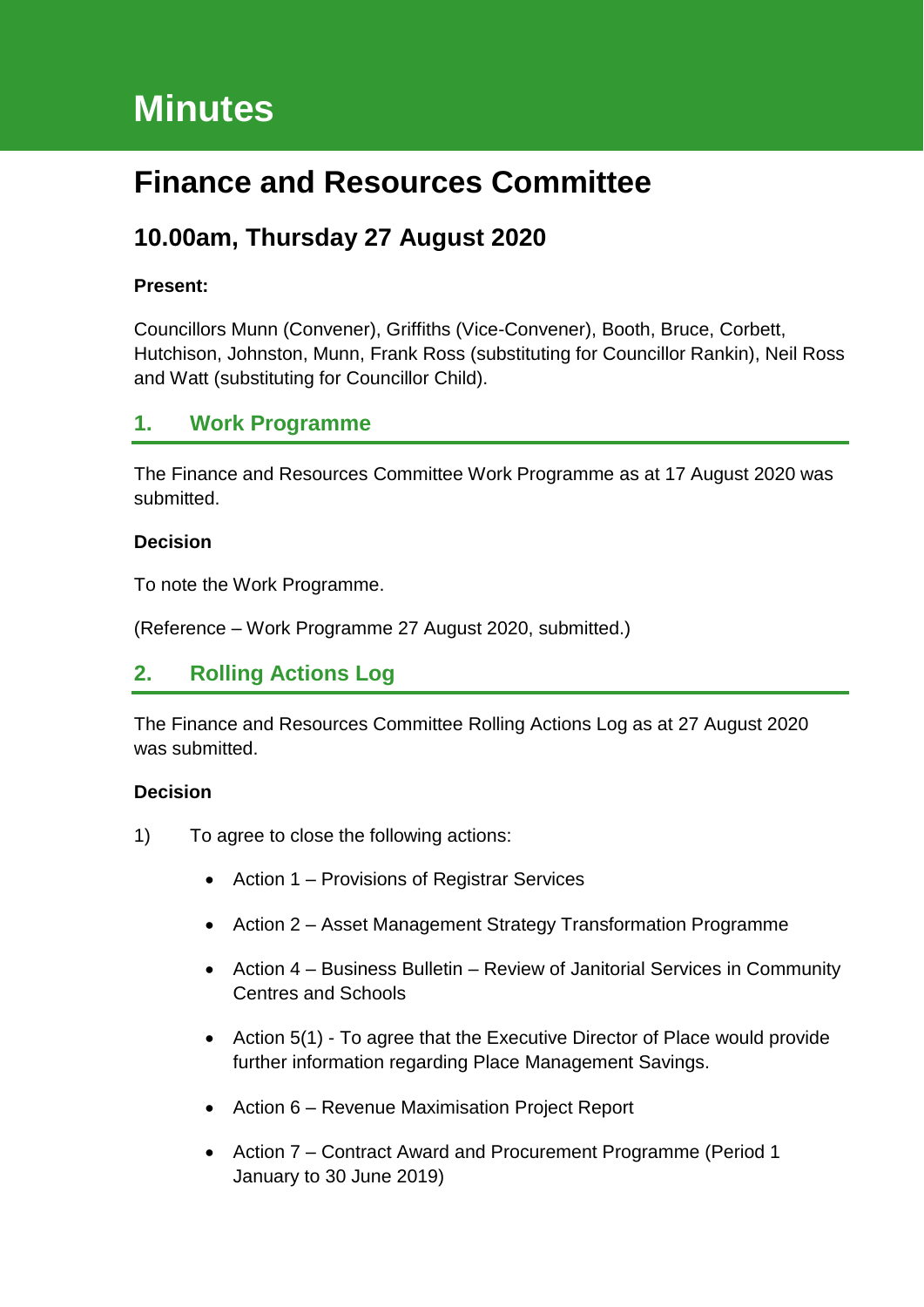- Action 8 (1) Corstorphine Community Centre
- Action 9 (1&2) Capital Monitoring 2019/20 Month Eight Position
- Action 10 Accounts Commission: Local Government in Scotland Financial Overview 2018/19
- Action 11 Annual Report Debt Write-off
- Action 12 Mixed Tenure Improvement Service Pilot
- Action 13 Community Centres Condition Review and Corstorphine Community Centre
- Action 14 Asset Management Strategy Transformation Programme -Update
- Action 15 (1&2) Asset Management Works Programme 2019/20 Update
- Action 16 Health and Safety Performance in 2019
- Action 18 Waiver for Extension of Managed Print Service
- Action 21 (1&2) Marketing Edinburgh
- 2) To otherwise note the remaining outstanding actions.

(Reference – Rolling Actions Log 27 August 2020, submitted.)

## **3. Revenue Monitoring 2019/20 - Outturn Report**

The Committee considered a report which set out the provisional 2019/20 revenue outturn position for the Council based on the unaudited annual accounts. The position showed an overall overspend of £5.231m, the first such overspend in thirteen years, and this sum would therefore require to be met by means of a corresponding drawdown from reserves.

- 1) To note that the provisional outturn position showed an overall overspend of £5.231m, the first such overspend in thirteen years, and that this sum would therefore require to be met by means of a corresponding drawdown from reserves.
- 2) To note the contributions to and from the General Fund in 2019/20 as detailed in the report.
- 3) To note that the Housing Revenue Account was balanced after making a contribution of £7.477m towards in-year capital investment.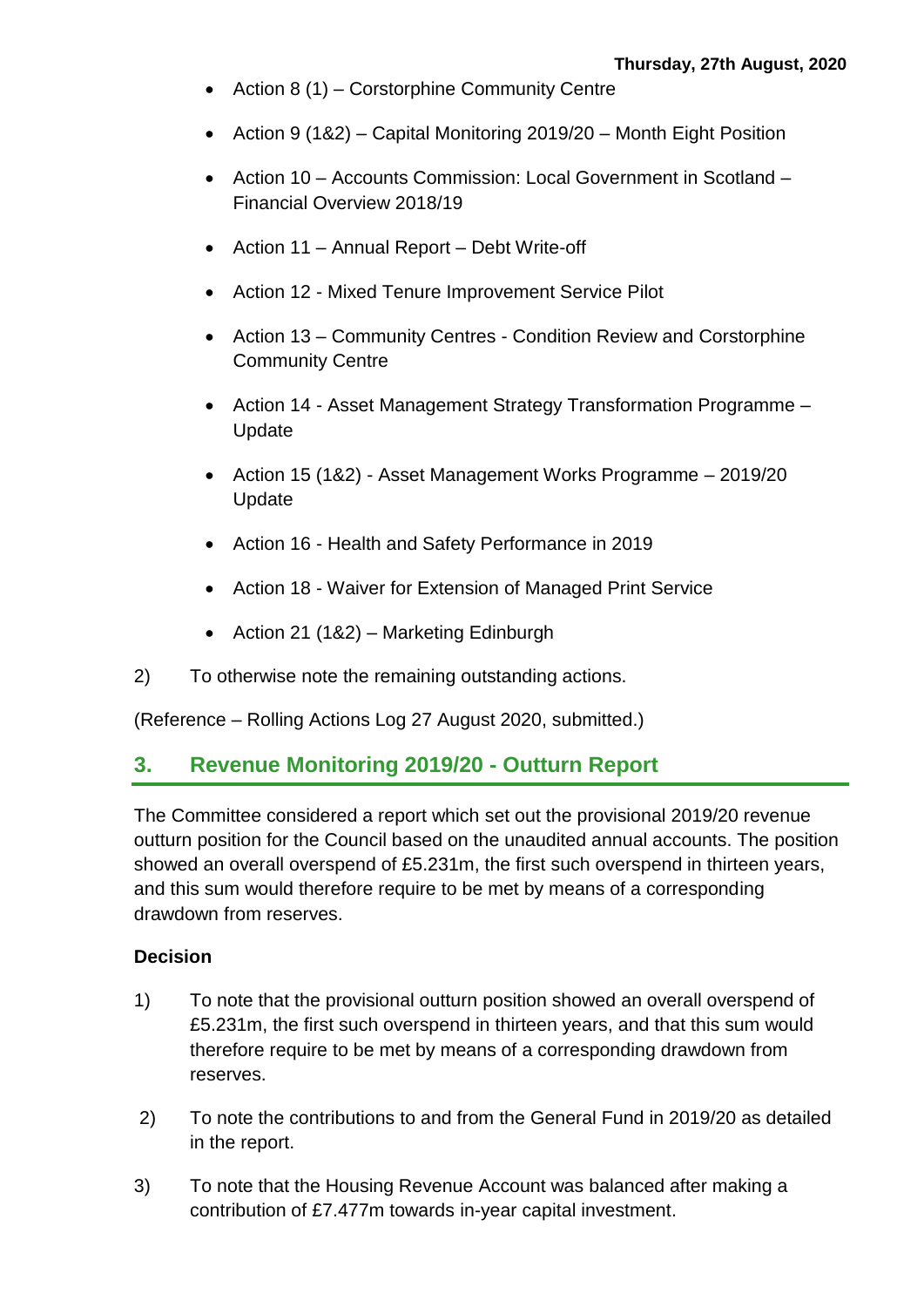- 4) To note that the Common Good Annual Performance Report would be considered at a future meeting of the Finance and Resources Committee, alongside further details of projects currently supported through the Spend to Save Fund and opportunities for further investment.
- 5) To refer the report to the Governance, Risk and Best Value Committee as part of its workplan.
- 6) To agree that a comparable report to the Communities and Families Directorate commentary in Appendix 3 to the report would be submitted to the Finance and Resources Committee detailing the Place Directorate overspend.
- 7) To agree that a briefing note would be circulated on training delivered by Project Managers to permanent staff which continued to develop.
- 8) To note that the report which would be submitted to the Committee to respond to the Council motion of 28 July would also include an annual review of the Spend to Save programme.

(References – Act of Council No. 7, 28 July 2020; report by the Executive Director of Resources, submitted.)

# **4. Treasury Management: Annual Report 2019/20**

An update was provided on Treasury Management activity in 2019/20.

### **Decision**

- 1) To note the Annual Report on Treasury Management for 2019/20.
- 2) To refer the report to the Governance, Risk and Best Value Committee for scrutiny.
- 3) To agree to circulate a briefing note with details of lending to Scottish Local Authorities and English Local Authorities.

(Reference – report by the Executive Director of Resources, submitted.)

## **5. Finance Policies - Assurance Statement**

An update was provided on the most recent year's review of policies that fell within the remit of the Head of Finance in his capacity as the Council's Section 95 Chief Financial Officer.

#### **Decision**

To note and be assured that the Finance policies detailed in this report had been reviewed and were considered to remain current, relevant and fit-for purpose.

(Reference – report by the Executive Director of Resources, submitted.)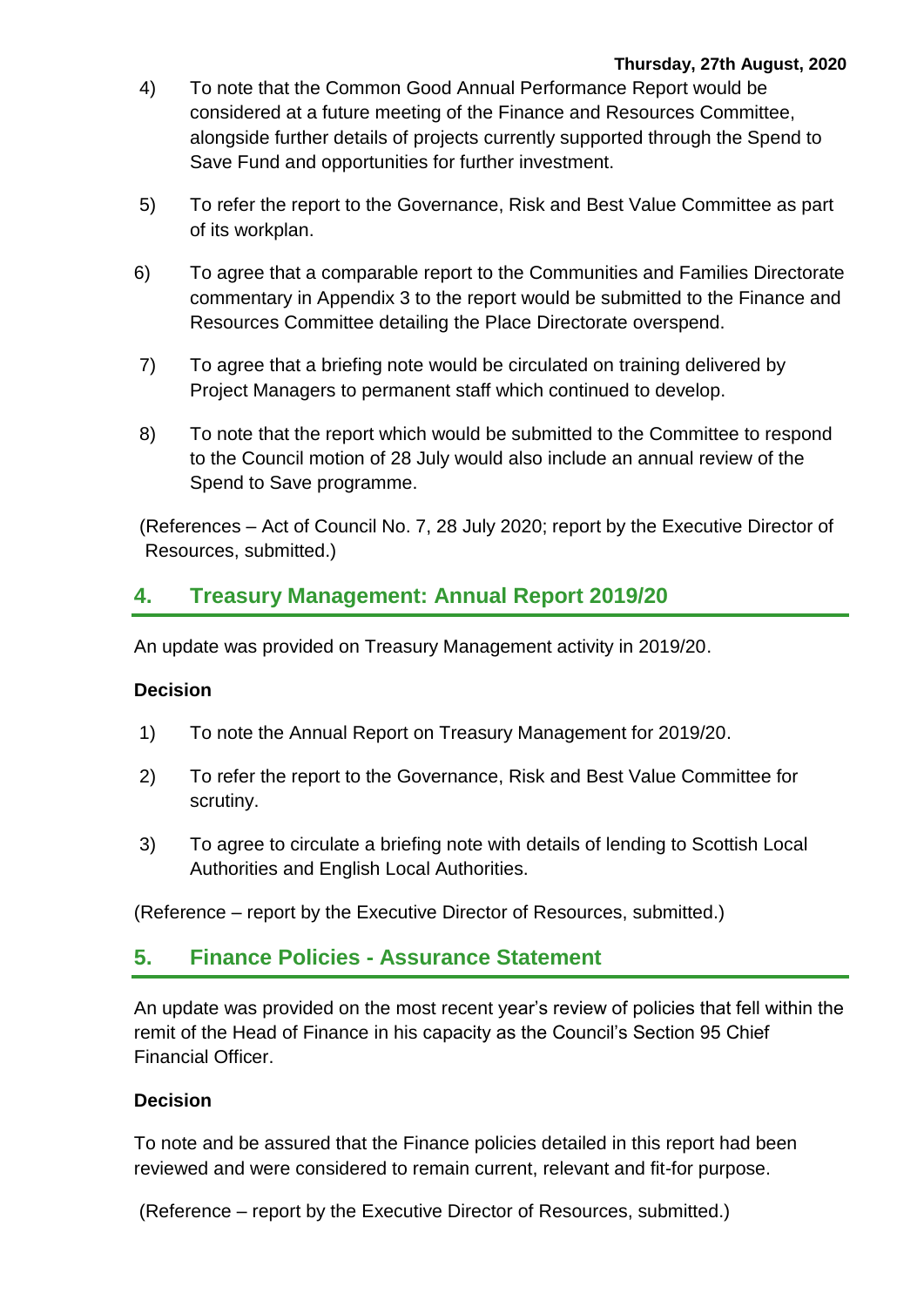Following earlier assessments considered by the Leadership Advisory Panel and Policy and Sustainability Committee on 23 April, 28 May, 25 June and 23 July, the Committee was updated on the estimated cost and income implications of the coronavirus pandemic on the Council and its Arm's-Length External Organisations' (ALEOs') activities.

### **Decision**

- 1) To note the further update of the estimated expenditure and income impacts of the COVID-19 pandemic on the Council and its ALEOs' activities and the potential sources of funding identified to address them.
- 2) To note the significant remaining projected in-year shortfall and associated risks linked to further service disruption and/or slower-than-assumed recovery.
- 3) To note that updates on expenditure and income impacts, and the confirmed and potential means to address them, would continue to be reported to elected members on a regular basis, with a further update to be considered by the Finance and Resources Committee on 29 October.
- 4) To note that further representations would be made through COSLA regarding the need for both pass-through of Barnett Consequentials resulting from the provision of relevant additional funding in England and consideration by the UK and Scottish Governments of appropriate financial flexibilities.
- 5) To note, nonetheless, that there remained a significant risk around receiving additional funding or flexibilities sufficient to address the remaining deficit, particularly in the event of any further lockdown, and thus further actions on service prioritisation were urgently required.
- 6) To note the Convener would engage with the Cabinet Secretary for Finance in the Scottish Government regarding the Council's overall projected shortfall.

(References – Policy and Sustainability Committee, 23 July 2020 (item 9); report by the Executive Director of Resources, submitted.)

# **7. Edinburgh Integration Joint Board – Contract Living Wage Uplift**

Details were provided on the Edinburgh Integration Joint Board's proposed approach to implementation of contract uplifts for 2020/21 including proposals relating to the national agreement on Fair Work and the Living Wage in Adult Social Care.

## **Decision**

1) To note the Direction from the Edinburgh Integration Joint Board (EIJB) to uplift contracts by 3.3% with effect from April 2020.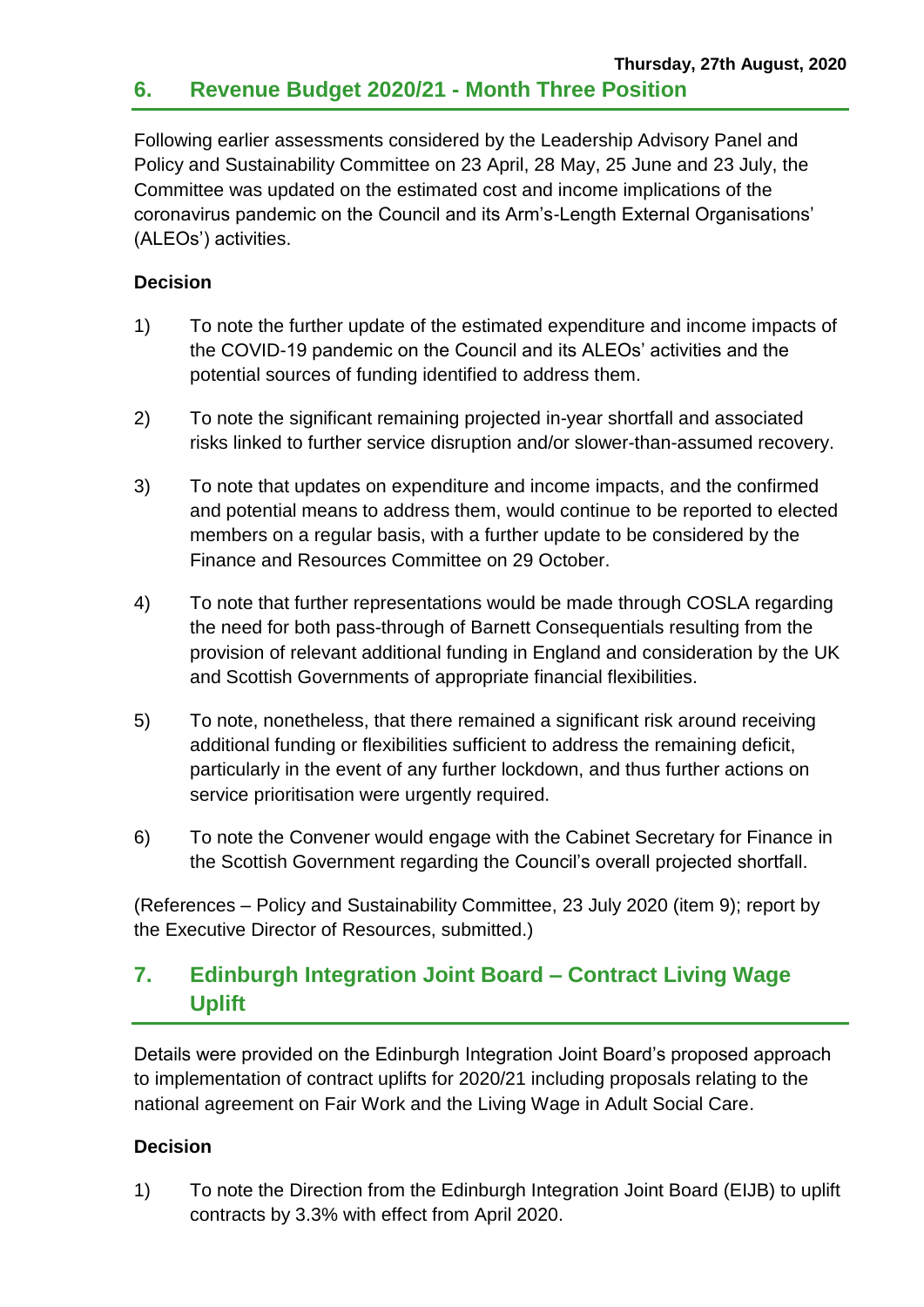- 2) To approve the uplift of contracts in accordance with the Direction from the EIJB.
- 3) To note that the EIJB would reflect the estimated £3.4m cost pressure in 2020/21 in the Health and Social Care mobilisation plan financial returns to the Scottish Government and that the EIJB Chief Officer and Chief Finance Officer would continue to work with partners to identify how this will be addressed with an update to be reported to the EIJB and partners in October.
- 4) To refer the report to Council as any shortfall in funding could result in a call on Council resources of up to the £3.4m estimated cost.
- 5) To request that a relevant officer would attend Committee meetings when there were reports relating to bodies such as the Edinburgh Integration Joint Board on the agenda.

(References – Edinburgh Integration Joint Board 24 August 2020; report by the Executive Director of Resources, submitted.)

#### **Declarations of interest**

Councillor Gordon declared a non-financial interest in the above item as member of the Edinburgh Integration Joint Board.

# **8. Resources Directorate - Revenue Budget Monitoring 2020/21 – Month Three position**

Details were provided of the projected three-month revenue monitoring position for the Resources Directorate, based on actual expenditure and income to the end of June 2020 and expenditure and income projections for the remainder of the financial year.

## **Decision**

- 1) To note the Resources Directorate was forecasting a budget pressure of £0.151m for 2020/21.
- 2) To note the Executive Director and Heads of Service were continuing to progress identification of additional savings measures to offset this budget pressure to achieve outturn expenditure in line with the approved revenue budget for 2020/21.
- 3) To note the ongoing risks to the achievement of a balanced revenue budget projection for the Directorate.

(Reference – report by the Executive Director of Resources, submitted.)

# **9. Chief Executive's Services - Revenue Budget Monitoring 2020/21 - Month Three position**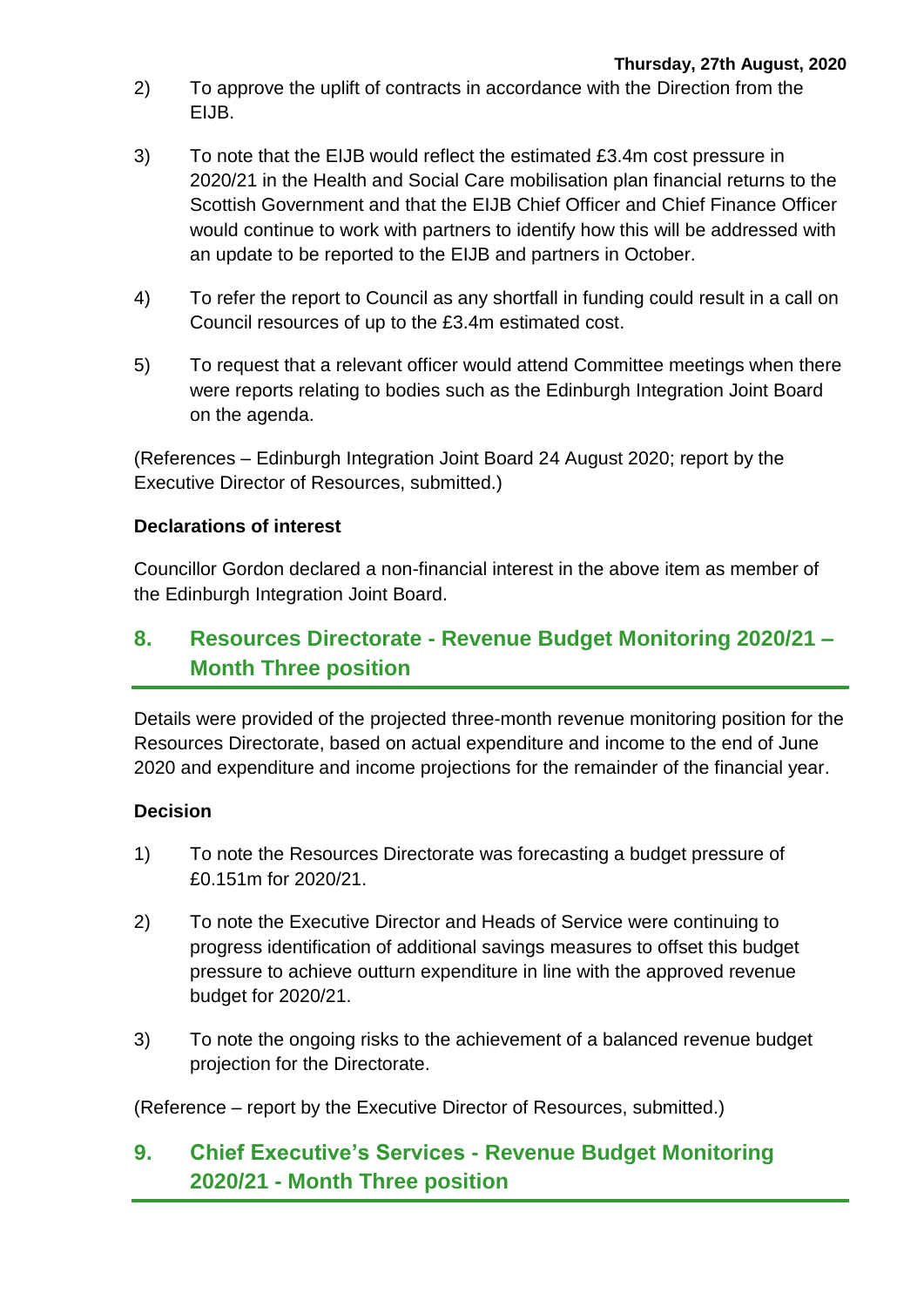Details were provided of the projected three-month revenue budget monitoring position for the Chief Executive's Services, based on actual expenditure and income to the end of June 2020 and expenditure and income projections for the remainder of the financial year.

## **Decision**

To note the forecast outturn would be in line with the approved revenue budget for Chief Executive's services for 2020/21 .

(Reference – report by the Chief Executive, submitted.)

# **10. 2020-30 Capital Budget Strategy – 2020-21 Period 3 Monitoring and Revised Budget Update**

The Committee considered a report providing capital expenditure and funding forecasts for 2020/21, providing explanations for variances.

## **Decision**

- 1) To note the Capital monitoring position for the General Fund and Housing Revenue Account (HRA) at month three 2020-21.
- 2) To note the proposed use of £4.242m contingency funding for North Bridge Refurbishment, subject to approval by Council.
- 3) To refer the report to the Governance Risk and Best Value Committee as part of its work programme.
- 4) To agree to circulate the briefing note previously circulated to Policy and Sustainability Committee members on the North Bridge Refurbishment.

(References – Policy and Sustainability Committee 25 June 2020 (item 7); report by the Executive Director of Resources, submitted.)

# **11. Workforce Insight and Controls - Annual Report**

A summary of workforce insights for the core and flexible (agency and overtime) workforce, absence, and transformation/redeployment for the 2019/20 financial year was provided.

## **Decision**

- 1) To note the workforce trends over the period April 2019 to March 2020.
- 2) To refer the report to Governance, Risk and Best Value Committee as part of its work programme.

(References – Finance and Resources Committee 23 May 2019 (item 7); report by the Executive Director of Resources, submitted.)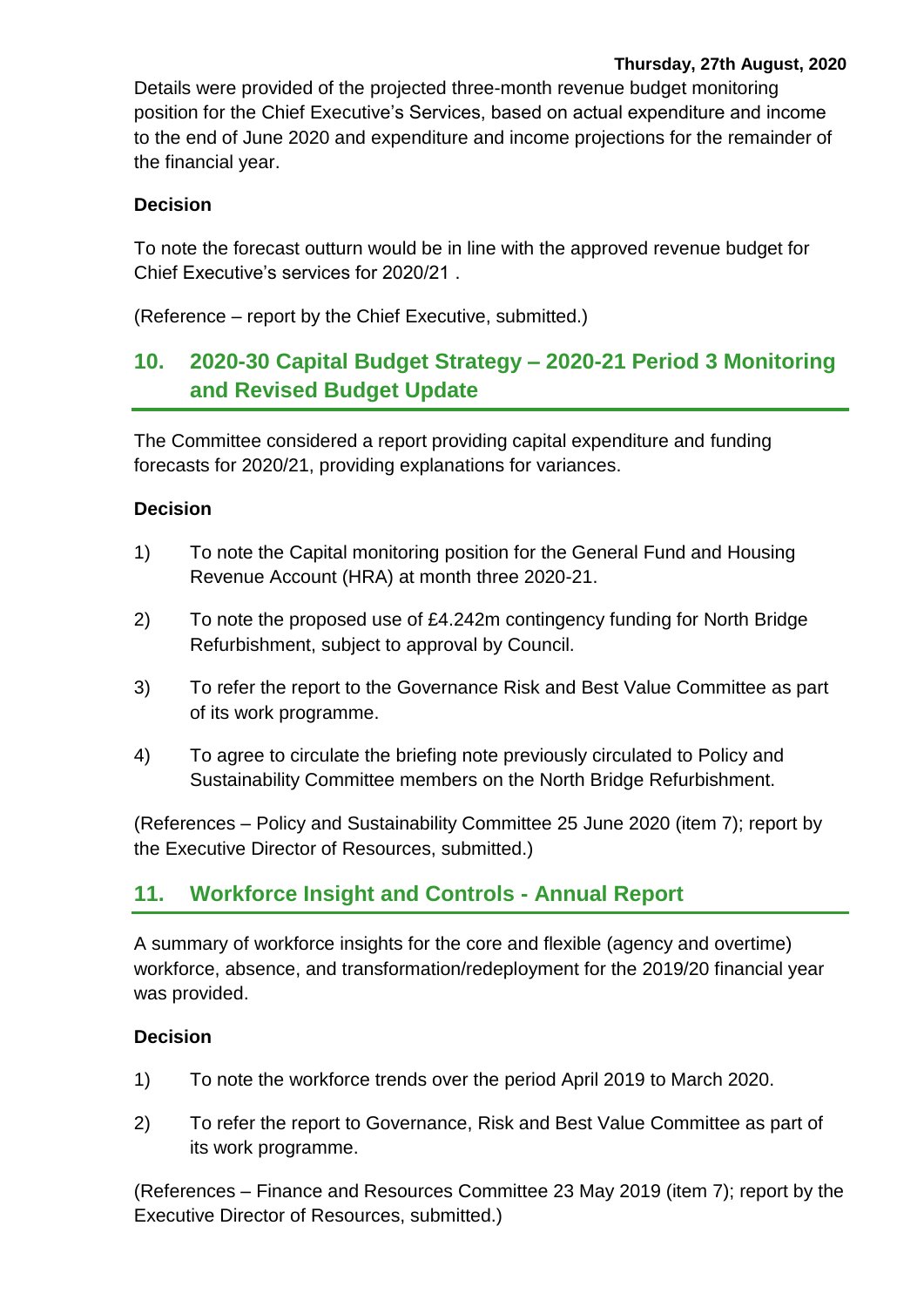## **12. Workforce Dashboard**

The Committee considered a report which provided a summary of workforce metrics for the core and flexible workforce, absence, transformation/redeployment, risk, and performance, as detailed on the Finance and Resources Committee Workforce Dashboard, for the period of June 2020.

#### **Decision**

- 1) To note the workforce information contained in the dashboard.
- 2) To agree that a briefing note would be circulated with details on the reduced number of Trainees and Apprentices.

(Reference – report by the Executive Director of Resources, submitted.)

# **13. Contract Extension for Stair Cleaning services to Domestic Properties 2016-2020**

An update was provided on the procurement process relating to a new stair cleaning contract and approval was sought to extend the current contract, via a waiver of CSOs, with ISS Facility Services Limited for a six-month period from 1 November 2020 to 30 April 2021. The value of the waiver would be in the region of £500,000.

#### **Decision**

- 1) To approve an extension to the ISS Facility Services Limited contract for provision of stair cleaning services, via a waiver of Contract Standing Orders (CSOs). This extension would be for a period of six months, until 30 April 2021, allowing time for the procurement process to be finalised and a new contract put in place.
- 2) To agree that a briefing note would be circulated with details on the approach to be taken when private owners opted out of the service.

(Reference – report by the Executive Director of Place, submitted.)

# **14. Home Energy Efficiency Programme – Enabling Support**

Approval was sought to award £407,000 of HEEPS:ABS funding to Changeworks Resources for Life Ltd (Changeworks) to deliver the Home Energy Efficiency Programme for Scotland: Area Based Scheme (HEEPS:ABS) in Edinburgh. As Changeworks had an existing Service Level Agreement (SLA) with the Council to cover these responsibilities, approval was also sought to increase the financial value of the arrangement through a waiver of the Council's Contract Standing Orders.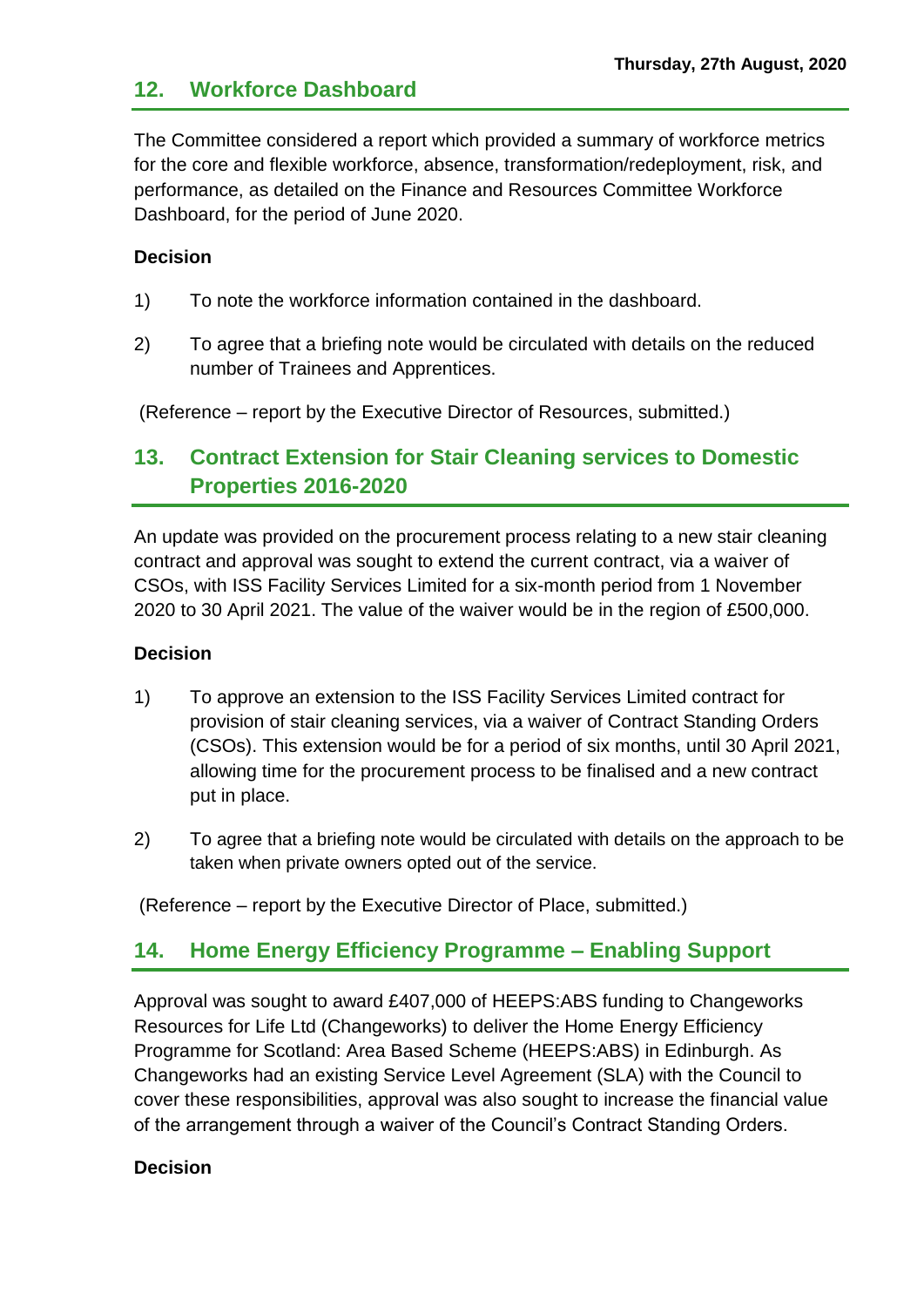- 1) To note the funding allocation of £3,579,954 for the Home Energy Efficiency Programme Scotland: Area Based Scheme (HEEPS:ABS).
- 2) To agree to award £407,000 from this funding to Changeworks Resources for Life Ltd (Changeworks) through a waiver of the Council's Contract Standing Orders to enable delivery of the 2020/21 scheme in Edinburgh.
- 3) To agree that the award could be added to the existing Service Level Agreement (SLA) between the Council and Changeworks for supporting delivery of housing energy projects in the city.
- 4) To note that a full procurement exercise would shortly be commenced to appoint a new Energy Projects Delivery Partner in early 2021.

(Reference – report by the Executive Director of Place, submitted.)

# **15. Contract Extensions for Domestic Abuse Contracts**

Approval was sought to extend the Council's current domestic abuse contracts for 12 months from 1 April 2021 to 31 March 2022. The contracts had an annual value of £1,076,806.24 and were provided by three Service Providers – Edinburgh Women's Aid, Four Square Scotland and Shakti Women's Aid.

#### **Decision**

- 1) To approve the request to extend current domestic abuse contracts due to the impact of Covid19, from 1 April 2021 to 31 March 2022.
- 2) To agree to provide a briefing note on which of these services maintained their services throughout Covid-19, how many of their staff that worked on these contracts were furloughed and how they planned to use any savings to increase the level of service in the recovery phase to take in to account the increasing pressure.

(References – Finance and Resources Committee 28 September 2017 (item 18); report by the Executive Director for Communities and Families, submitted.)

## **16. Appointments to Working Groups 2020/21**

The Committee was invited to appoint the membership of the Joint Consultative Group, Elected Member ICT and Digital Sounding Board and the Council Health and Safety Consultation Forum.

#### **Decision**

1) To note that Cllr Munn had replaced Cllr Rankin on the Joint Consultative Group and the Council Health and Safety Consultation Forum.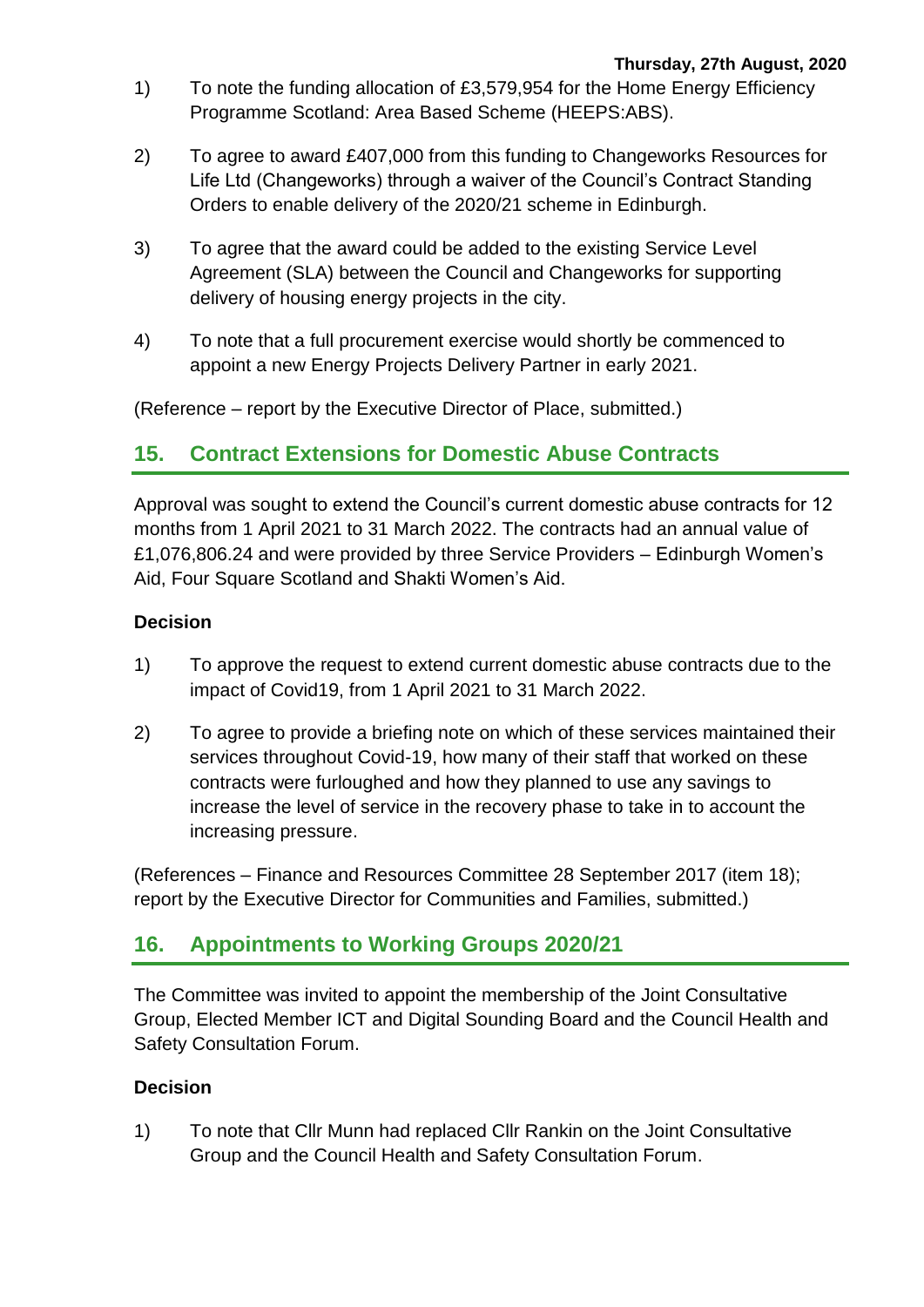- 2) To agree that political groups would inform Committee Services of their appointments to positions on working groups.
- 3) To appoint the membership of the Council Health and Safety Consultation Forum in Appendix 3 to the report.
- 4) To postpone the re-appointment of the Property Sub-Committee until such time as a meeting of the Sub-Committee is deemed necessary.
- 5) To approve the remits of the Joint Consultative Group, Elected Member ICT and Digital Sounding Board, and the Council Health and Safety Consultation Forum 2019/20 as set out in appendices 1 to 3 of the report.

(Reference – report by the Chief Executive, submitted.)

# **17. 21 Cockburn Street, Edinburgh – Proposed Lease Extension**

Approval was sought for a 10-year lease extension to Lisardo's Ltd at 21 Cockburn Street, Edinburgh.

#### **Decision**

To approve a 10-year lease extension to Lisardo's Ltd at 21 Cockburn Street, Edinburgh on the terms outlined in the report and on other terms and conditions to be agreed by the Executive Director of Resources.

(Reference – report by the Executive Director of Resources, submitted.)

# **18. Voice Services (Mobile and Fixed Lines) 2017 Direct Award: 24 Month Extension**

Approval was sought to extend the Direct Award to Telefonica UK Ltd, under Crown Commercial Services Network Services Framework RM1045, Lot 10-O2-SSO12-LG, for the continued supply of Mobile Services: Voice and Data connection, (Sim), and Fixed Services: PSTN lines, ISDN2 and ISDN30.

- 1) To extend the Direct Award to Telefonica UK Ltd, under Crown Commercial Services Network Services Framework RM1045, Lot 10-O2-SSO12-LG, for the continued supply of Mobile Services: Voice and Data connection, (Sim), and Fixed Services: PSTN lines, ISDN2 and ISDN30.
- 2) To exercise the optional 24-month extension, as stated in the original direct award to Telefonica UK Ltd, which was signed in October 2017 and awarded for an initial 36 months. For the following:
	- Network Services